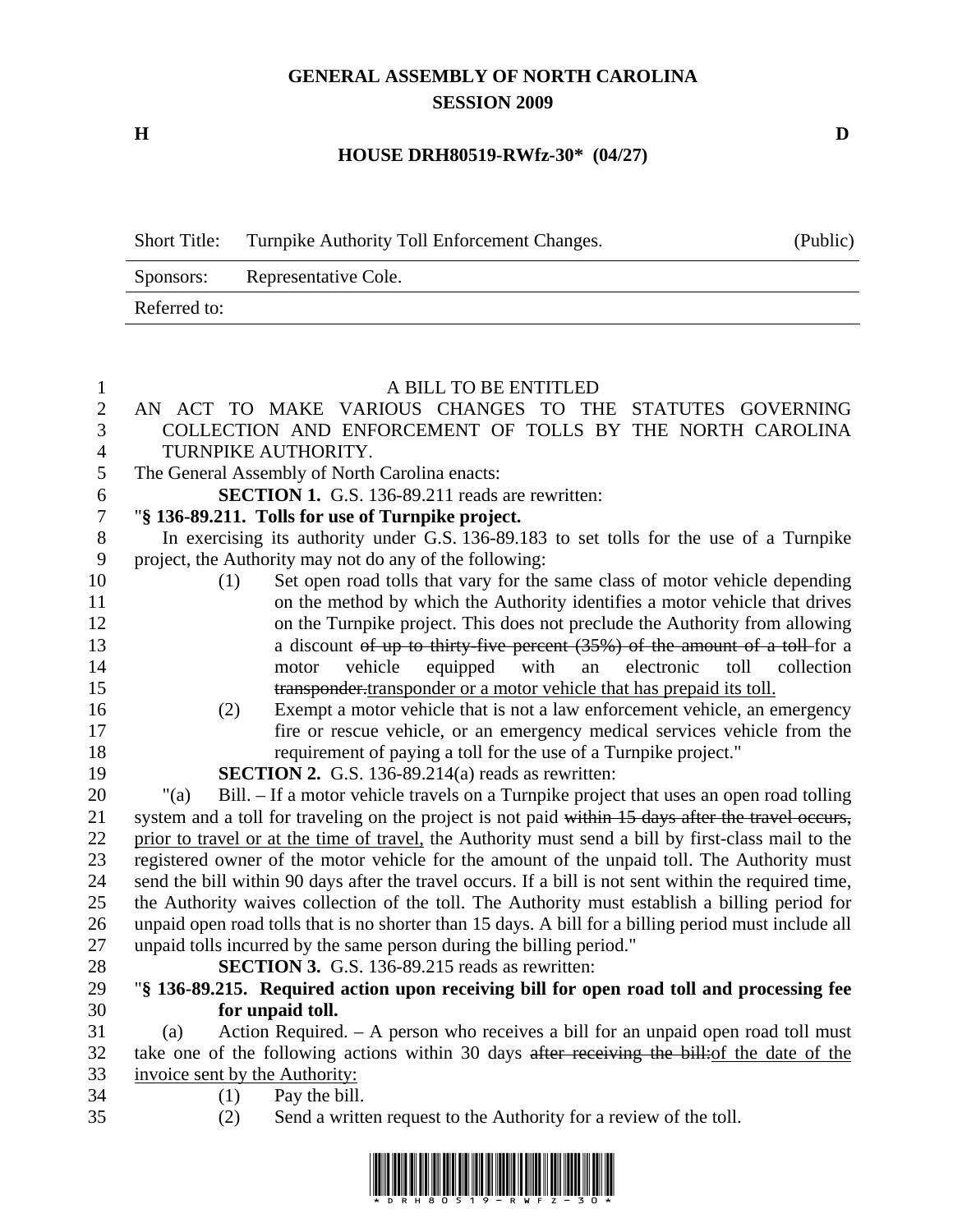|                        | <b>General Assembly of North Carolina</b>                                                                                                                                                                                                                                                       | <b>Session 2009</b> |
|------------------------|-------------------------------------------------------------------------------------------------------------------------------------------------------------------------------------------------------------------------------------------------------------------------------------------------|---------------------|
| $\mathbf{1}$<br>2<br>3 | Fee. – If a person does not take one of the actions required under subsection (a) of<br>(b)<br>this section within the required time, the Authority may add a processing fee to the amount the<br>person owes. The processing fee may not exceed six dollars (\$6.00). A person may not be      |                     |
| 4                      | charged more than forty-eight dollars (\$48.00) in processing fees in a calendar year-in a                                                                                                                                                                                                      |                     |
| 5                      | 12-month period.                                                                                                                                                                                                                                                                                |                     |
| 6<br>$\tau$<br>8       | The Authority must set the processing fee at an amount that does not exceed the costs of<br>identifying the owner of a motor vehicle that is subject to an unpaid toll and billing the owner<br>for the unpaid toll. The fee is a receipt of the Authority and must be applied to these costs." |                     |
| 9                      | <b>SECTION 4.</b> G.S. 136-89.216 reads as rewritten:                                                                                                                                                                                                                                           |                     |
| 10                     | "§ 136-89.216. Civil penalty for failure to pay open road toll.                                                                                                                                                                                                                                 |                     |
| 11                     | Penalty. $-$ A person who receives $\theta$ one-two or more bills for unpaid open road tolls<br>(a)                                                                                                                                                                                             |                     |
| 12                     | during the first or second six-month period in a year and who has not paid the amount due on                                                                                                                                                                                                    |                     |
| 13                     | those bills within 30 days after the end of the six-month period-is subject to a civil penalty of                                                                                                                                                                                               |                     |
| 14                     | twenty-five dollars (\$25.00). The period from January 1 through June 30 of a year is the first                                                                                                                                                                                                 |                     |
| 15                     | six-month period in a year, and the period from July 1 through December 31 is the second                                                                                                                                                                                                        |                     |
| 16                     | six-month period in a year. Only one penalty may be assessed for in a six-month period.                                                                                                                                                                                                         |                     |
| 17                     | Payment. – The Authority must send a notice by first-class mail to a person who is<br>(b)                                                                                                                                                                                                       |                     |
| 18                     | assessed a civil penalty under this section. A person who is assessed a civil penalty must pay                                                                                                                                                                                                  |                     |
| 19                     | the unpaid toll for which the civil penalty was imposed, the amount of any processing fee due,                                                                                                                                                                                                  |                     |
| 20                     | and the civil penalty within 30 days after receiving the notice. of the date of the notice sent by                                                                                                                                                                                              |                     |
| 21                     | the Authority.                                                                                                                                                                                                                                                                                  |                     |
| 22                     | Penalty Proceeds. $-$ A civil penalty imposed under this section is payable to the<br>(c)                                                                                                                                                                                                       |                     |
| 23                     | Authority or, if collected when a vehicle registration is renewed, to the Division of Motor                                                                                                                                                                                                     |                     |
| 24                     | Vehicles of the Department of Transportation. Authority. The clear proceeds of a civil penalty                                                                                                                                                                                                  |                     |
| 25                     | imposed under this section must be credited to the Civil Penalty and Forfeiture Fund                                                                                                                                                                                                            |                     |
| 26                     | established in G.S. 115C-457.1. The guidelines used by the Office of State Budget and                                                                                                                                                                                                           |                     |
| 27                     | Management to determine an agency's actual costs of collecting a civil penalty and the clear                                                                                                                                                                                                    |                     |
| 28                     | proceeds of the civil penalty apply to the determination of the clear proceeds of a civil penalty                                                                                                                                                                                               |                     |
| 29                     | imposed under this section."                                                                                                                                                                                                                                                                    |                     |
| 30                     | <b>SECTION 5.</b> G.S. 136-89.217 reads as rewritten:                                                                                                                                                                                                                                           |                     |
| 31                     | "§ 136-89.217. Vehicle registration renewal blocked for unpaid open road toll.                                                                                                                                                                                                                  |                     |
| 32                     | Registration Block. – Failure of a person to pay an open road toll billed to the<br>(a)                                                                                                                                                                                                         |                     |
| 33                     | person under G.S. 136-89.214, any processing fee added under G.S. 136-89.215, and any civil                                                                                                                                                                                                     |                     |
| 34                     | penalty imposed under G.S. 136-89.216 is grounds under G.S. 20-54 to withhold the                                                                                                                                                                                                               |                     |
| 35                     | registration renewal of a motor vehicle registered in that person's name. The Authority must                                                                                                                                                                                                    |                     |
| 36                     | notify the Commissioner of Motor Vehicles of a person who owes a toll, a processing fee, or a                                                                                                                                                                                                   |                     |
| 37                     | civil penalty. When notified, the Commissioner of Motor Vehicles must withhold the                                                                                                                                                                                                              |                     |
| 38                     | registration renewal of any motor vehicle registered in that person's name.                                                                                                                                                                                                                     |                     |
| 39                     | Collection by DMV. $-$ A person whose motor vehicle registration renewal is<br>$\Theta$                                                                                                                                                                                                         |                     |
| 40                     | blocked under this section may pay to the Division of Motor Vehicles of the Department of                                                                                                                                                                                                       |                     |
| 41                     | Transportation the amount owed for unpaid tolls, processing fees, and civil penalties due under                                                                                                                                                                                                 |                     |
| 42                     | this Part when renewing the vehicle registration. The Division must remit to the Authority the                                                                                                                                                                                                  |                     |
| 43                     | amount of tolls, fees, and civil penalties collected. The Division's costs of collecting tolls, fees,                                                                                                                                                                                           |                     |
| 44                     | and civil penalties are considered a necessary expense of the operation of the Authority, and the                                                                                                                                                                                               |                     |
| 45                     | Authority must reimburse the Division for these costs."                                                                                                                                                                                                                                         |                     |
| 46                     | <b>SECTION 6.</b> G.S. 136-89.218 reads as rewritten:                                                                                                                                                                                                                                           |                     |
| 47                     | "§ 136-89.218. Procedures for contesting liability for unpaid open road toll.                                                                                                                                                                                                                   |                     |
| 48                     | Informal Review. $-$ A person who receives a bill for an unpaid open road toll and<br>(a)                                                                                                                                                                                                       |                     |
| 49                     | who disputes liability for the toll may contest the toll by sending to the Authority a request for                                                                                                                                                                                              |                     |
| 50<br>51               | review of the toll. The person may include a sworn affidavit described in G.S. 136-89.212 that<br>establishes that someone else had the care, custody, and control of the motor vehicle subject to                                                                                              |                     |